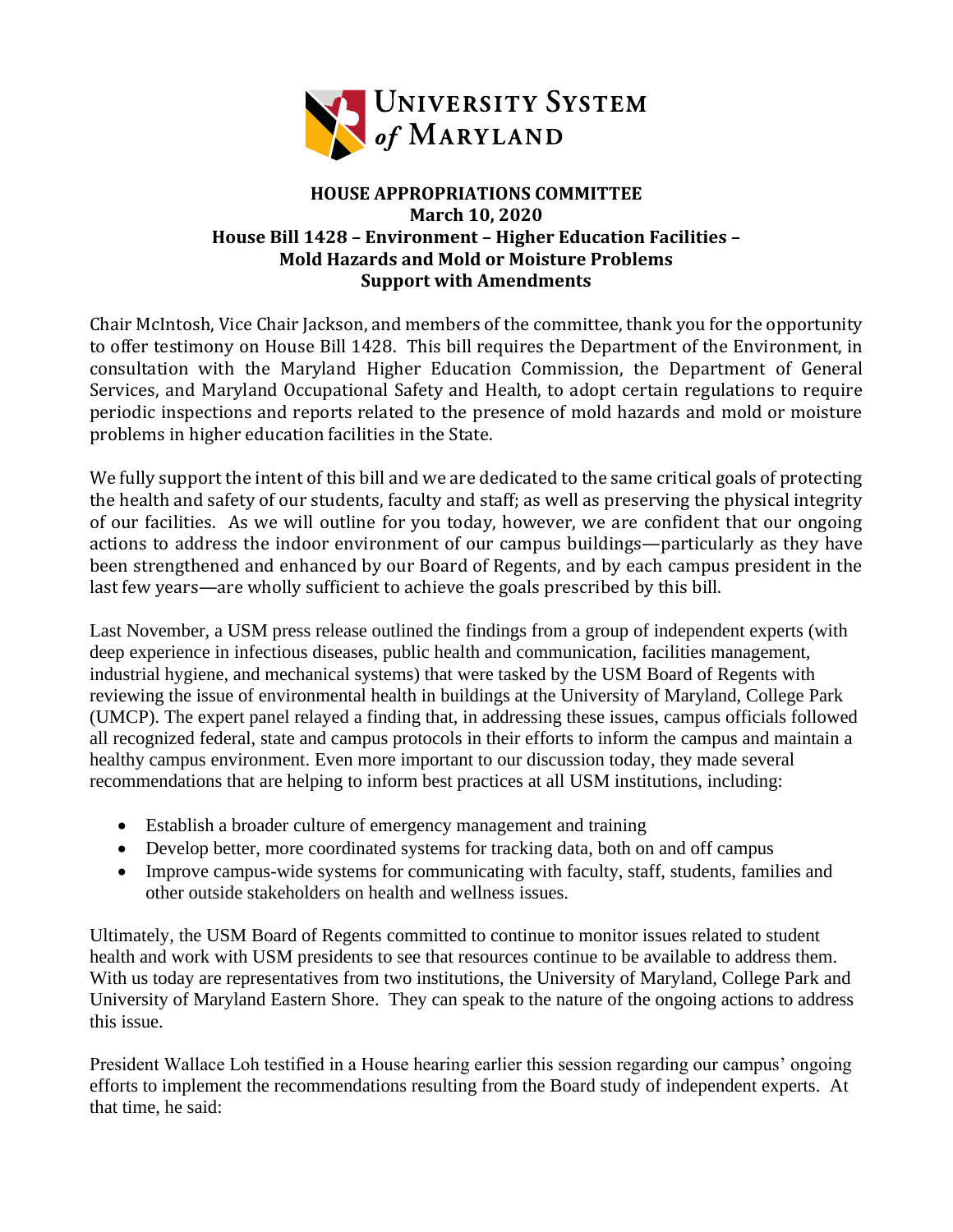## *USM Testimony, page 2*

- In addition to immediate interventions, we implemented a comprehensive Moisture Control Plan in our residence halls in the summer of 2019, which included over 100 projects in 19 residence halls and 11 university-owned fraternity and sorority chapter houses. The projects included window replacements, dehumidifiers, piping insulation, roof replacements, HVAC upgrades, foundation waterproofing and more.
- We also implemented extensive training for Residential Facilities staff and created an educational campaign for residents. Along with less extreme weather conditions, these efforts have proven very effective. In fall of 2019, reports of mold in our residence halls and chapter houses decreased 90% compared to the previous year.
- Then, this past fall, we also implemented the MoistureWatch program, which included the installation of smart sensors in strategic locations on campus—70 in housing facilities and 120 in academic and other non-residential buildings. These smart sensors provide an early warning for rapid response. They monitor temperature and relative humidity and calculate the dew point. If humidity rises above 70%, the sensors trigger a notification to the Facilities Management Customer Response and Incident Response units. Staff on these teams work around the clock, 365 days per year. Once an alert is received, a technician is dispatched to inspect the area to begin addressing the issue. This system provides us with constant, crosscampus monitoring of buildings with recurring incidents of mold. It enables us to precisely target spaces that need monitoring and centralizes the data, empowering us to respond proactively.
- We have also made significant improvements in the way our University Health Center (UHC) tests for and tracks illnesses. The UHC has increased on-site laboratory testing of patients to get results more quickly. The center also reports results more quickly—on a weekly basis—for cases of flu-like illnesses, gastroenteritis, and other communicable infections. It also updates the Chesapeake Regional Information System every two weeks instead of monthly.
- As another proactive step, we are working to get specially targeted information to students, faculty and staff with compromised immune systems and other underlying health conditions. Under federal law, we can only do this once people self-identify their situation, and we are actively encouraging them to do this so we can increase these alerts. In the past six months, approximately 400 additional students self-reported. We also ask such students to meet with a UHC provider at the beginning of the school year.

Our work in these areas is ongoing and we will continue to make improvements throughout campus to address the recommendations in the report.

Our Chancellor, Jay Perman, testified in January regarding how the best practices at College Park and other institutions are being disseminated for implementation at other campuses.

- He reiterated that the Board-directed study provided many useful recommendations for use by all USM campuses.
- In addition, the handling of mold in campus facilities has been discussed collectively with the Presidents in meetings of the Council of University System Presidents (CUSP) both subsequently and prior to the release of the report.